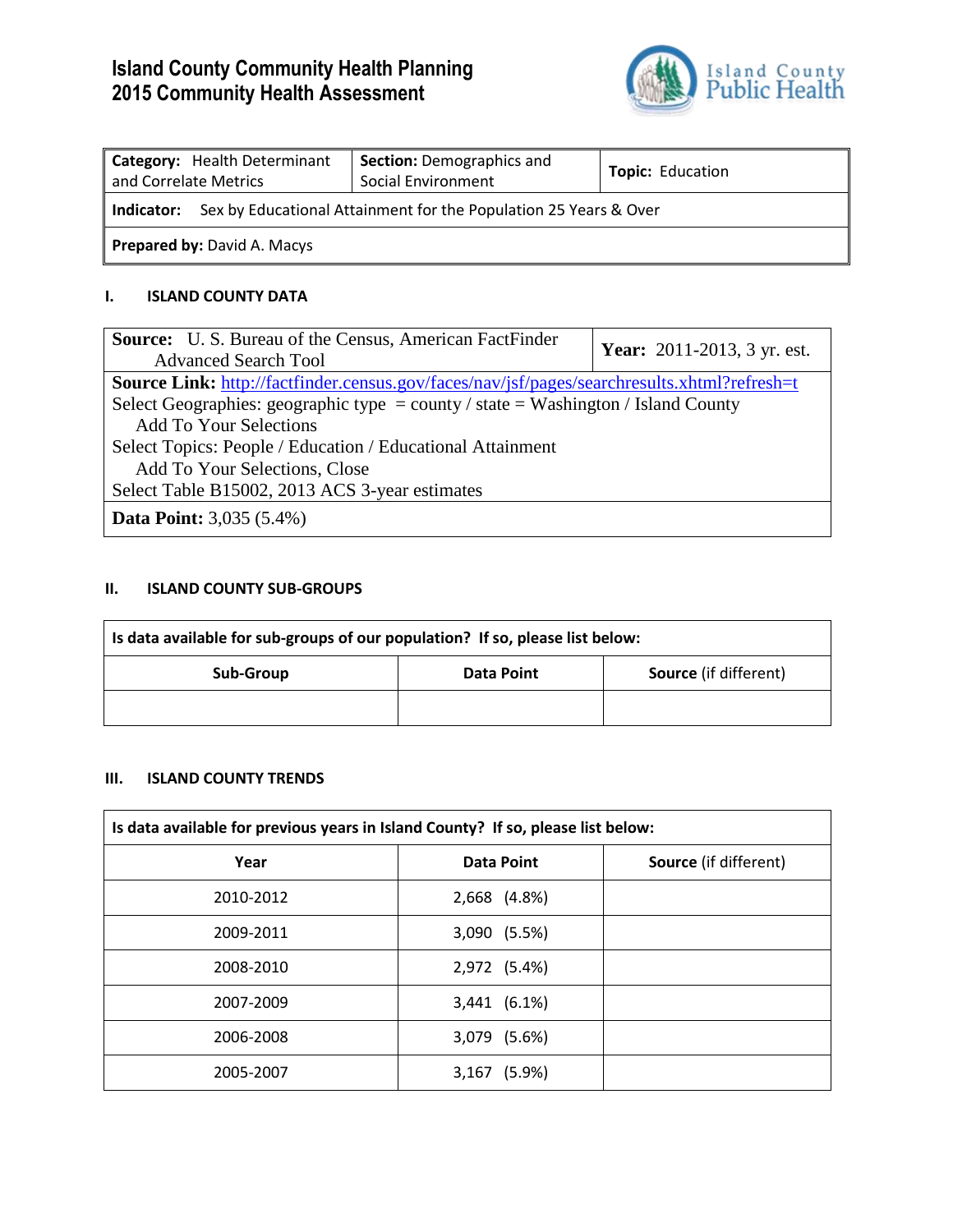## **IV. WASHINGTON STATE**

| Source:                                                                                          | Year:                                                                               |  |  |
|--------------------------------------------------------------------------------------------------|-------------------------------------------------------------------------------------|--|--|
| <b>Source Link:</b> same as in Block I. but start with Geographic Type = State instead of County |                                                                                     |  |  |
| Data Point: 2011-2013: 453,341 (9.8%); 2010-2012: 454,381 (9.9%); 2009-2011: 459,270 (10.2%);    |                                                                                     |  |  |
|                                                                                                  | 2008-2010: 457,038 (10.3%); 2007-2009: 454,556 (10.4%); 2006-2008: 461,174 (10.7%); |  |  |
| 2005-2007: 470,614 (11.1%)                                                                       |                                                                                     |  |  |

#### **V. UNITED STATES**

| Source:                                                                                      |                                                                                                                                                               | Year: |  |
|----------------------------------------------------------------------------------------------|---------------------------------------------------------------------------------------------------------------------------------------------------------------|-------|--|
| Source Link: same as in Block I. but skip Geographies and data table defaults to US national |                                                                                                                                                               |       |  |
| Data Point:<br>2006-2008: 30,604,174 (15.5%); 2005-2007: 31,248,459 (16.0%)                  | 2011-2013: 28,632,993 (13.7%); 2010-2012: 29,027,440 (14.1%);<br>2009-2011: 29,416,269 (14.4%); 2008-2010: 29,688,195 (14.7%); 2007-2009: 30,117,162 (15.1%); |       |  |

## **VI. STANDARD OR GOAL**

**Source:** 

**Source Link:** 

**Standard or Goal:** 

| <b>Sex by Educational Attainment</b>           | <b>Total</b> |               | <b>Male</b> |               | <b>Female</b> |               |
|------------------------------------------------|--------------|---------------|-------------|---------------|---------------|---------------|
| for the Population 25 Years & Over             | #            | $\frac{0}{0}$ | #           | $\frac{6}{6}$ | #             | $\frac{6}{9}$ |
| ACS 3-Yr. Est 2011-2013<br><b>Table B15002</b> | 56,011       | 100.0%        | 27,157      | 48.5%         | 28,854        | 51.5%         |
|                                                |              |               |             |               |               |               |
| No schooling completed                         | 221          | 0.4%          | 88          | 0.3%          | 133           | 0.5%          |
| Nursery to 4th grade                           | 148          | 0.3%          | $\theta$    | 0.0%          | 148           | 0.5%          |
| 5th and 6th grade                              | 127          | 0.2%          | 19          | 0.1%          | 108           | 0.4%          |
| 7th and 8th grade                              | 364          | 0.6%          | 168         | 0.6%          | 196           | 0.7%          |
| 9th grade                                      | 333          | 0.6%          | 96          | 0.4%          | 237           | 0.8%          |
| 10th grade                                     | 329          | 0.6%          | 145         | 0.5%          | 184           | 0.6%          |
| 11th grade                                     | 608          | 1.1%          | 288         | 1.1%          | 320           | 1.1%          |
| 12th grade, no diploma                         | 905          | 1.6%          | 459         | 1.7%          | 446           | 1.5%          |
| High school graduate (includes equivalency)    | 13,162       | 23.5%         | 6,515       | 24.0%         | 6,647         | 23.0%         |
| Some college, less than 1 year                 | 4,565        | 8.2%          | 2,468       | 9.1%          | 2,097         | 7.3%          |
| Some college, 1 or more years, no degree       | 11,626       | 20.8%         | 5,670       | 20.9%         | 5,956         | 20.6%         |
| Associate's degree                             | 5,871        | 10.5%         | 2,538       | 9.3%          | 3,333         | 11.6%         |
| Bachelor's degree                              | 11,297       | 20.2%         | 5,326       | 19.6%         | 5,971         | 20.7%         |
| Master's degree                                | 4,817        | 8.6%          | 2,401       | 8.8%          | 2,416         | 8.4%          |
| Professional school degree                     | 962          | 1.7%          | 564         | 2.1%          | 398           | 1.4%          |
| Doctorate degree                               | 676          | 1.2%          | 412         | 1.5%          | 264           | 0.9%          |